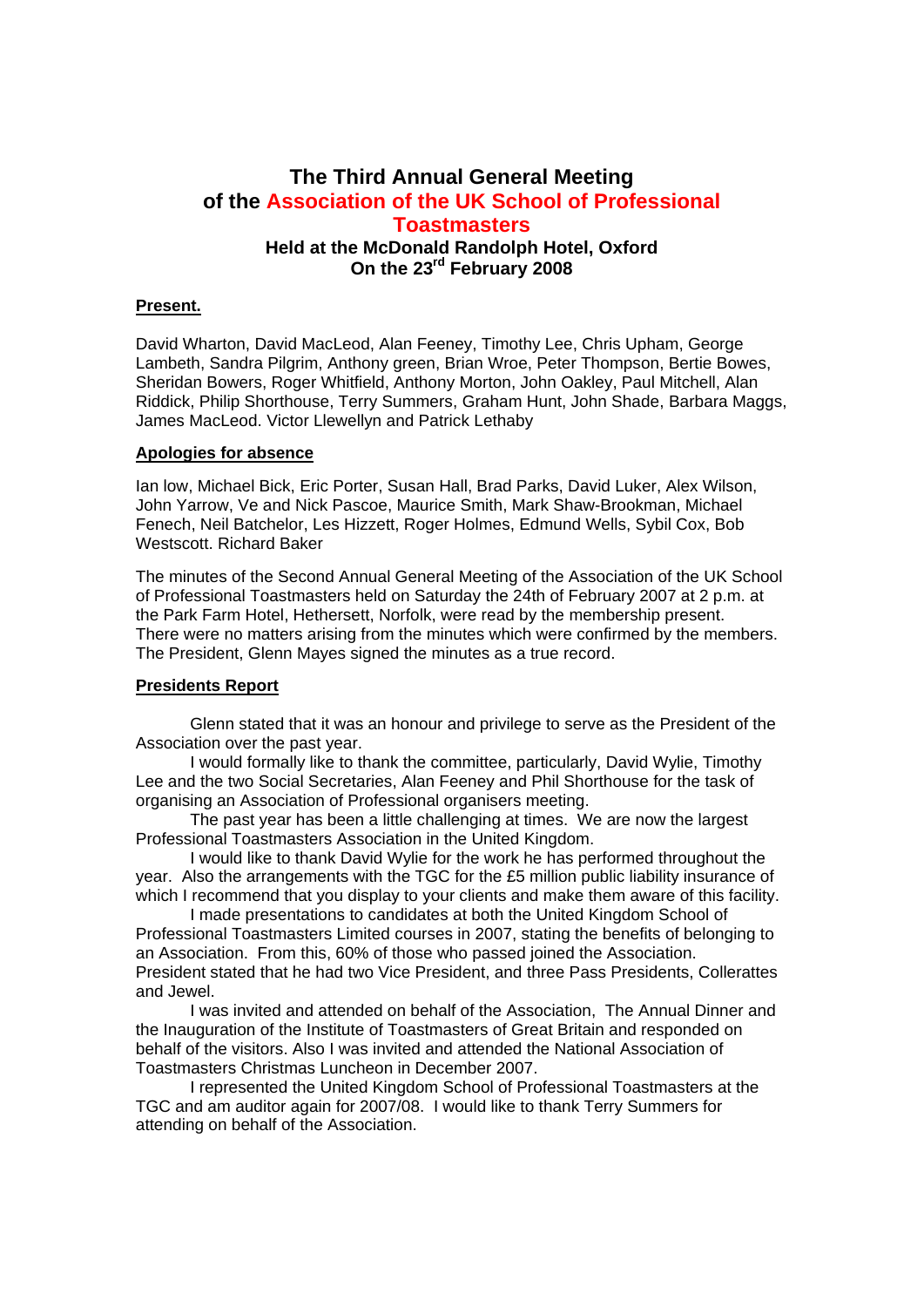During the year I was personally invited to join the Essex Toastmasters, English Toastmasters Association, and National Association of Toastmasters. It is obvious that we have made a big impact, and hopefully will remain to do so in the future. Raising our profile is important.

The biggest challenge for the Association was the expulsion of Toastmaster. Alan Hodge. President read the original e-mail to Alan and Alan's response. A Recorded Letter was sent to Alan Hodge. 2 weeks later the secretary received a response from Mr Hodge. The Secretary circulated all the correspondence to the Executive Committee. The result was unanimous, the termination of Alan Hodge's membership of the Association. The Secretary formally wrote and gave one months notice with refund of relevant proportion of annual fees.

In June 2007, the secretary received an e-mail from a member John Yarrow. In summary, he made points to Alan's termination of membership.

- 1. The termination breaches his human rights due to potential loss of insurance, cover/income.
- 2. Existing complaints procedure and code of ethics on clear and breach the Human Rights Act and Equal Opportunities Act.
- 3. Committee Members being present could not make unbiased decisions.
- 4. Advocating independent disciplinary tribunal and right to friend/legal adviser presence.

I sought informal legal advice, which refuted the basic challenges outlined in this sense.

- 1. The freedom of association works both ways.
- 2. No restriction of trade or membership not compulsory.
- 3. The Association is not a right to work.

The Equal Opportunities Act is not relevant, in principle, if you treat others differently on limited grounds.

Alan was dealt with in both the spirit and principle of the existing Constitution and Code of Ethics which is based on the ITGB and Federation.

 The President read the part of the Constitution associated with the complaints against members of the Association, regarding exclusion, under the constitution,

- The Association reserves the right to exclude any member who.
- a. Is considered to have acted in an unprofessional manner, affecting any other member including honorary and fellow members.
- b. Is considered to have acted in an unprofessional manner, affecting the Association and is deemed to have brought the name of the Association into disrepute.

As President, I collated all the responses of the e-mails of the Executive Committee, and it was unanimous that Alan Hodge be excluded from the Association.

I ask of you, the membership, do you wish to review the existing constitution and Code of Ethics.

I asked you to reflect and make a decision later, under any other business items 13.

We have made a major impact on Toastmastering establishments in the United Kingdom. There is more to do, which I am sure we can achieve.

I would like to thank you all, for your support throughout the year, it has been an honour to be your President.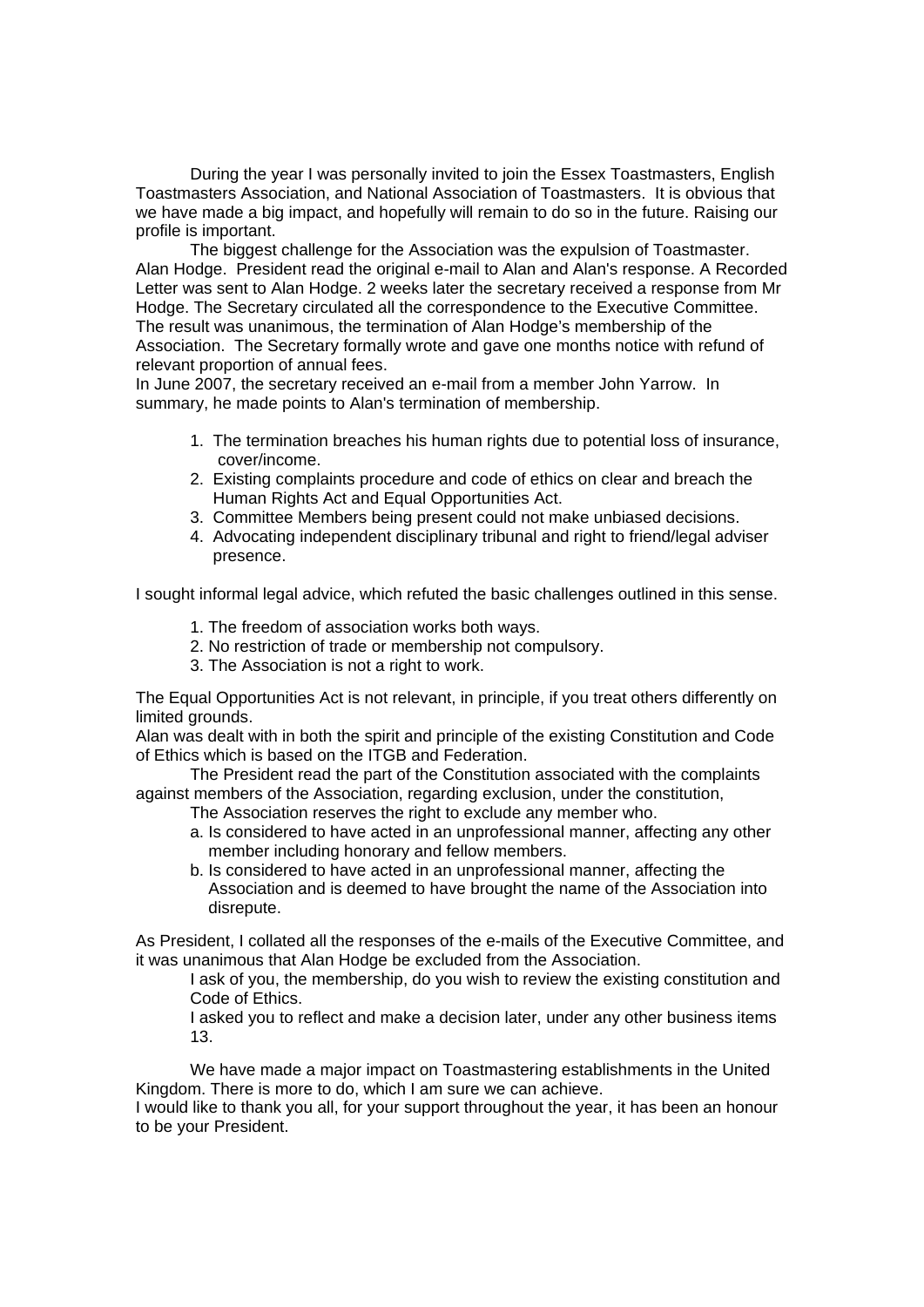### **Secretary's Report.**

Secretary reported that he had not much to say under his report. But I would like to thank all the membership for the support throughout the year. We now have 73 members, 68 of which have taken up insurance. Thank you to all those who replied to my e-mails. If any member of the Association has any questions, I would be pleased to take them.

### **Treasures Report.**

Tim Lee our Treasurer gave a breakdown to the document he produced and handed to members of the Association present. He explained in detail his report. Tony Green and Alan Riddick were elected examiners.

### **Election of officers of the 2008/2009**

### **President**

Christopher Upham proposed by David Wylie and seconded by Graham Hunt. This was duly passed by the members present.

### **Senior Vice President,**

Ian Low. Proposed by David Wylie and seconded by David Wharton. This was duly passed by the members present.

### **Junior Vice President.**

David Wylie. Proposed by Timothy Lee. Seconded by Graham Hunt. Also nominated David Wharton. David asked for his name to be removed from the nomination at this present time as he did not want to stand.

David Wylie was duly elected by the members present.

Glenn Mayes offered his services as Hon Secretary for a year when David becomes President.

David thanked Glenn for his offer of Secretary the year he was in office.

### **Treasurer.**

Timothy Lee proposed by David Wylie, seconded by Christopher Upham and duly passed by the members present.

# **Social Secretaries**

Terry Summers proposed by David Wylie. Seconded by Christopher Upham. Philip Shorthouse proposed by Graham Hunt, seconded by Anthony Green and duly passed by the members present.

### **Committee members.**

Peter Thompson proposed by Ian Low seconded by David Wylie. Sandra Pilgrim proposed by Timothy Lee seconded by David Wharton. Tony Green proposed by Brian Wroe. Seconded by Sandra Pilgrim. Paul Mitchell proposed by Alan Riddick and seconded by Timothy Lee. These members were duly elected by the members present.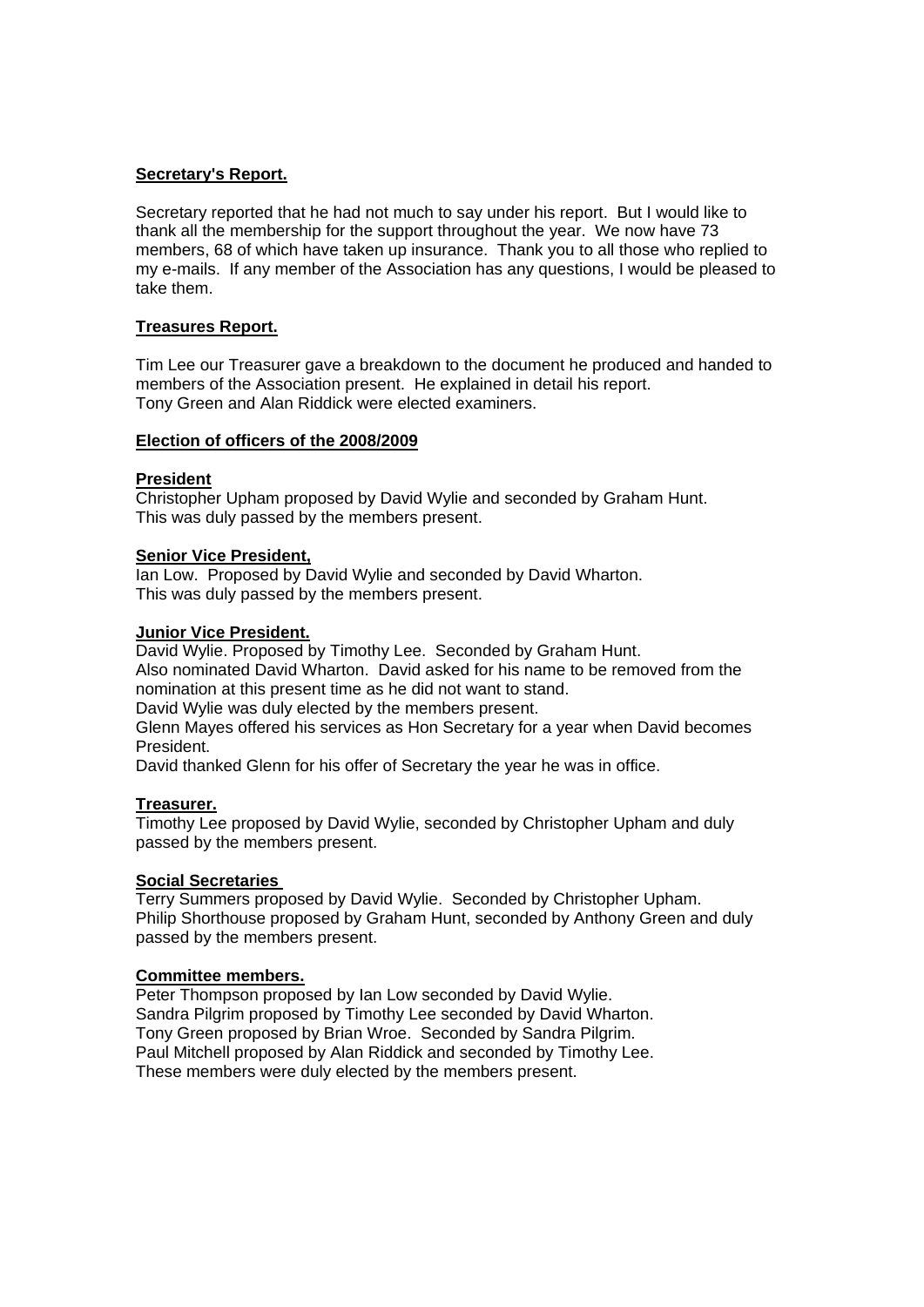Taking over the Chair, Chris Upham thanked members for their confidence in electing him as President and assured them that he would do the job to the best of his ability.

He went on to say that we had come a long way in a short time, but there was still a long way to go and that whilst it was encouraging that we had been accepted by other Toastmaster organisations we shouldn't judge our success purely by our size. He added that professional standards were important and that we all had a duty to ensure we didn't let ourselves, the organisation or each other down.

He also said that one of the challenges was how do we get greater involvement from the membership. Each year at our AGM and dinner we get less than 30% of the membership attending. He didn't have any answers but felt it was something we should all be doing trying to encourage more members to participate.

He said he looked forward to the year ahead and the member's continued support.

### **Public Liability Insurance.**

David Wylie informed the members that the insurance cover for 2008/2009 for £5 million of indemnity policy this year would cost £10 per member and was awaiting the new insurance policy from the TGC.

### **Officers Collerett badges.**

Glenn Mayes had now received the badges of office that he helped to design. He informed the members that there had been some problems with producing these badges, but was pleased with the final outcome.

### **Joining Members Fees.**

Tim Lee stated that the subscriptions for 2008/2009 will remain at £60 plus £10 insurance making a total of £70. This was seconded by Philip Shorthouse and passed by members present.

Timothy Lee proposed that the joining fee to be raised to £100, plus Annual Subscriptions (£60), plus Insurance cover at present £10.00. Seconded by David Wharton and duly passed by the members present.

## **Dress Code.**

David Wylie stated that he had been looking on the Associations website. The way some of the members were dressed did not conform to what he considered professional. When I did my training with Graham Hunt, for some reason I did not receive a copy of the Dress Code and I'm sure this was just an oversight. I was talking to one of our members Bertie. I mentioned to him that if I had time I would draft a document regarding the Dress Code. Bertie very kindly offered to do this for me. Of course I accepted. I since learnt that Graham does produce a Dress Code, but I thought this will be a good topic of discussion at this AGM.

I also thought it would be a good condition of entry into our Association, if there was some form of interview before joining, which included them attending in full Toastmaster Dress. We could then make comments and suggestions to their mode of dress. Bertie agreed and stated that in his other Association, the National Association of Toastmasters have a Dress Code, and would be required to dress in their Toastmaster uniform as part of their condition of joining.

A long and in-depth debate took place regarding the Dress Code. It was suggested that Graham Hunt's Dress Code gave enough information and we did not want it as strict as those of other Associations. Therefore the original Dress Code should remain, but should keep this matter under review.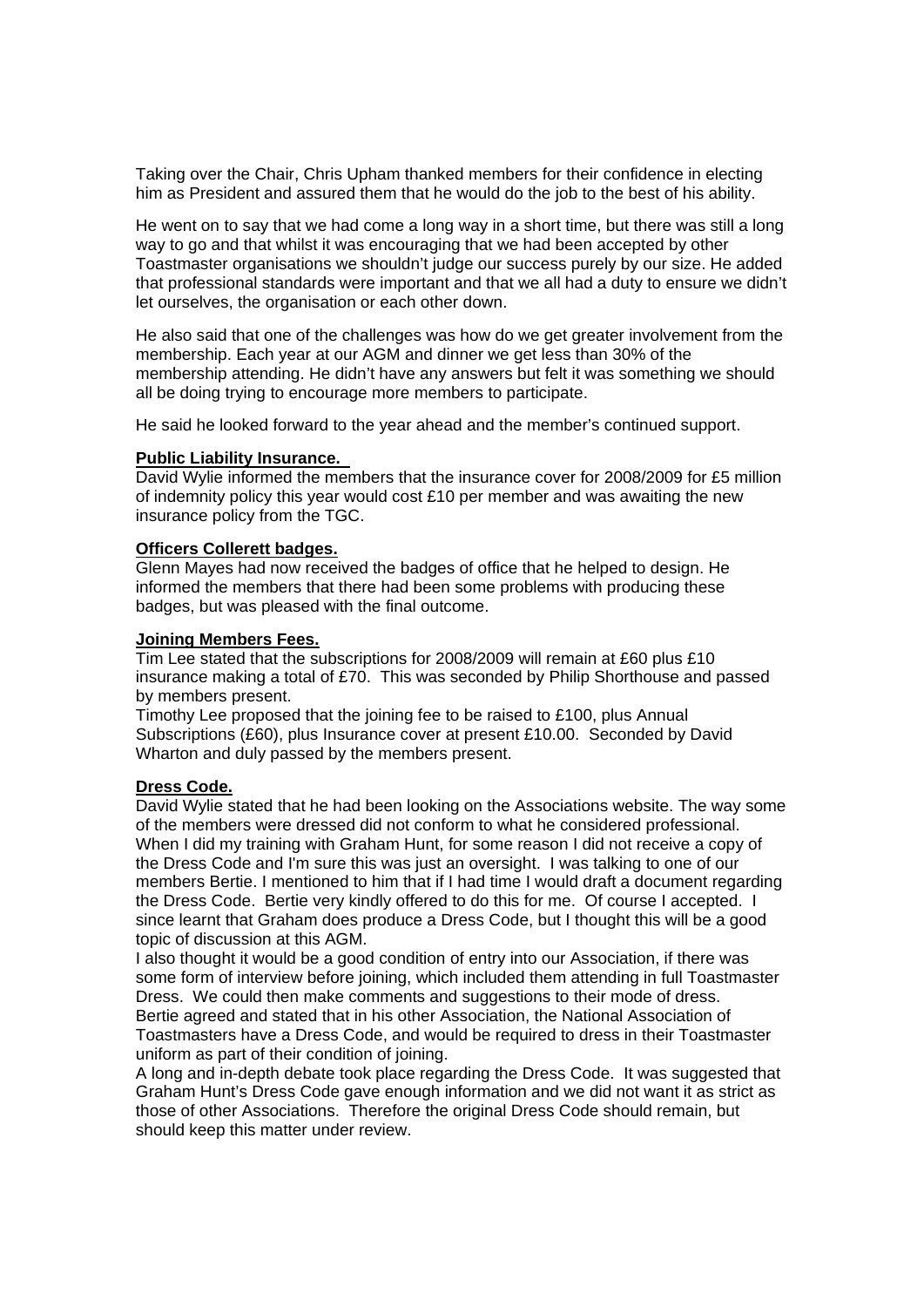#### **Any other business.**

#### **Joining members not trained by the school.**

A very healthy, and in encouraging debate took place regarding this subject. As the Association stands, there is no facility for joining members not trained by the School. David Wylie suggested that we should have some form of entry exam. This could be set up by it's members and with the help of Graham Hunt. Bertie thought the suggestion could be developed along the lines of NATs who have an exam and if passed an inspection of the joining Toastmaster in full regalia. There were some members who thought this a good idea, but the majority present wanted the existing intake to remain. Our Immediate Past President, Glenn Mayes, had listened to the comments put forward and suggested that the intake remain as it is for the time being. Our President, Christopher Upham suggested that we should possibly, in the future, open this debate again, but in the meantime, I also feel that the system should remain the same.

#### **Could a standard/model contract form be produced that we could all adopt.**

David Wylie said that he uses a Booking Form, rather than a contract. This is because if you produce a Booking Form, and you take a Booking Fee. It is much easier if the client backs out of their commitment to retain the booking fee. After a short discussion, David Wylie was asked if he could let members of the Association have a copy of his Booking Form. David replies that he will circulate a copy later.

#### **Could newly trained Toastmasters be offered the opportunity to shadow or have a men's or experienced Toastmaster.**

Once again, this was debated in length and the membership was informed by the President that he was sure experienced Toastmasters would only be too pleased to be a mentor. Every new member was issued with an up-to-date list of members. David explained that new members in their first year of joining were coloured in yellow on the list. They could contact any experienced Toastmaster on this list and asked if they could be shadowed.

#### **We should not publish the voting figures for elections.**

It was genuinely felt that the voting figures should not be published. This would save embarrassment to any member who was not elected. This was duly noted and agreed that the figures will not be published.

#### **Motor-vehicle insurance.**

John Shane had applied for motor-vehicle insurance and declared that he was a Toastmaster. His insurance was loaded by 50%. A number of Toastmasters stated they had declared to their insurance that they were Toastmasters and no loading had been applied. It was therefore suggested that John should go back to his insurance company or choose another one.

#### **Name badges.**

It was suggested that we should have name badges at the AGM. This would help all Toastmasters to identify who they were speaking to. This would involve buying plastic badges that a card could be placed between with the name on. Cost to be investigated by the Secretary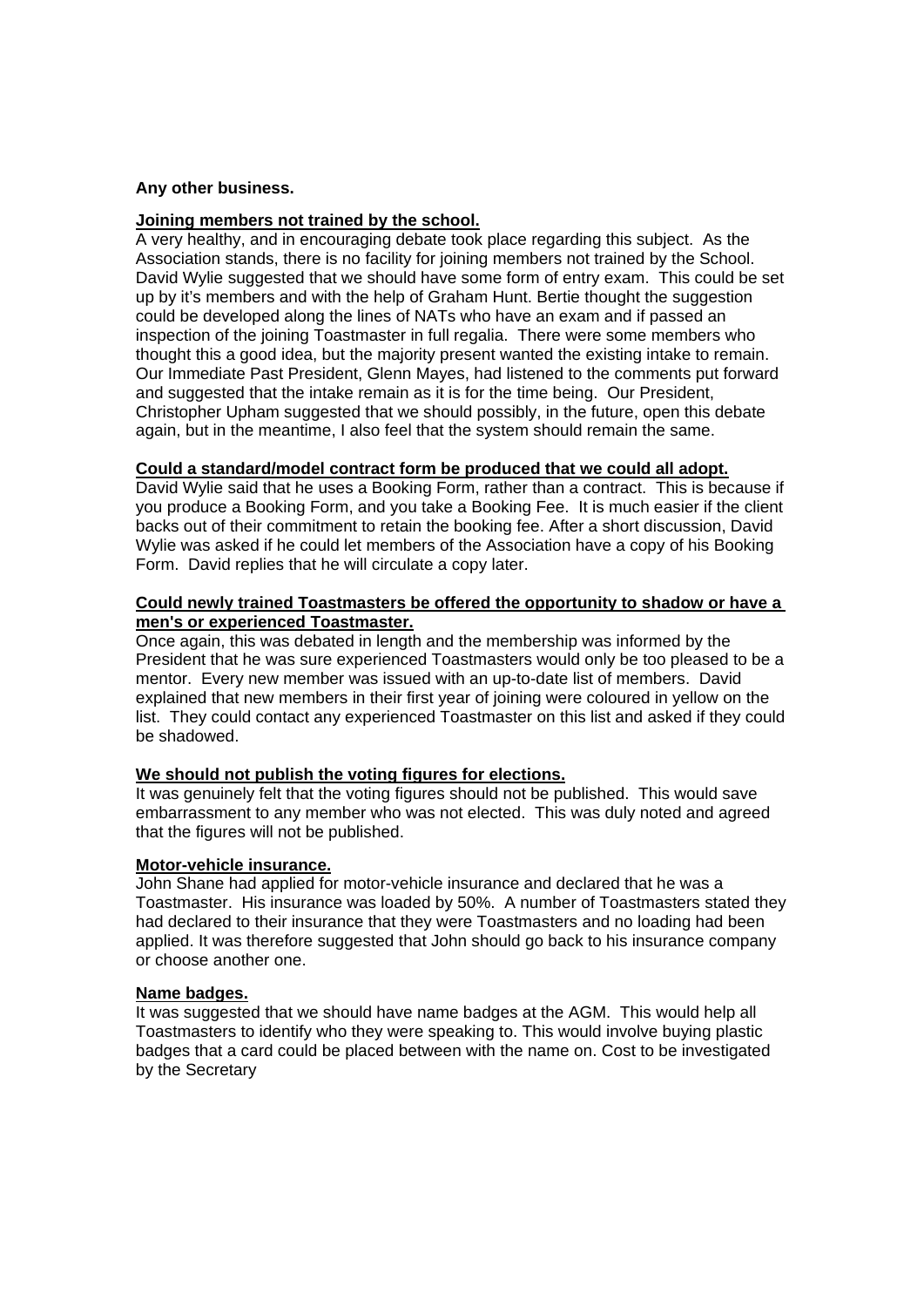### **Vic Llewellyn enquired if the date of the AGM could be moved.**

After a short debate it was decided that the date and time should remain the same.

Graham Hunt informed the meeting that the TGC are trying to make a single Toastmasters Association.

It would be very interesting to see what becomes of this suggestion

### **Association Collerettes and ribbon colour.**

As the Association is run by its Executive Committee and members, it was felt there was a need to distinguish between the Association and the School. A long and very interesting discussion took place. The Members felt there should be a different colour ribbon and medallion/jewel for the Association.

- a. The ribbon for the Association should be of a different colour, for example, a solid colour like red or red with two white stripes. The membership seemed to favour a solid colour.
- b. The medallion should be slightly smaller than the Vice President's Jewel, but the same type of design.

As Glenn Mayes had dealt with the President's, Vice President and the Immediate Past President's Jewel, he had the knowledge and contacts to carry out the task of designing a Medallion/Jewel for the Association.

Glenn stated that he would report back to the Executive Committee with his findings and suggestions.

A discussion took place on how this was going to be funded. Suggestions put forward were that:

a. The Association is pick up the cost of the change.

- b. The costs should be met between the Association and it's members.
- c. The cost will be funded totally by the member.

It was generally felt that the cost will be incurred by each member and any new member joining the cost be included in their joining fee.

One problem being is that if a Member resigns, they should hand back their Medallion/Jewel.

Another suggestion was that the Association pays for the Medallion/Jewel. The cost would be passed onto each member and be reimbursed if they resigned.

The Executive Committee will study this proposal and circulate it's findings to the members for consultation.

Our President gave an explanation of his chosen charity for the evening.

There being nothing else for the Association to discuss. The President Christopher Upham thanked all the members present for coming.

### **Alan Hodge**

As requested earlier in the meeting the members were asked if they wished the Alan Hodge situation revisiting or if they were happy with the action taken. The view was that the action was reasonable and that no further action was required .